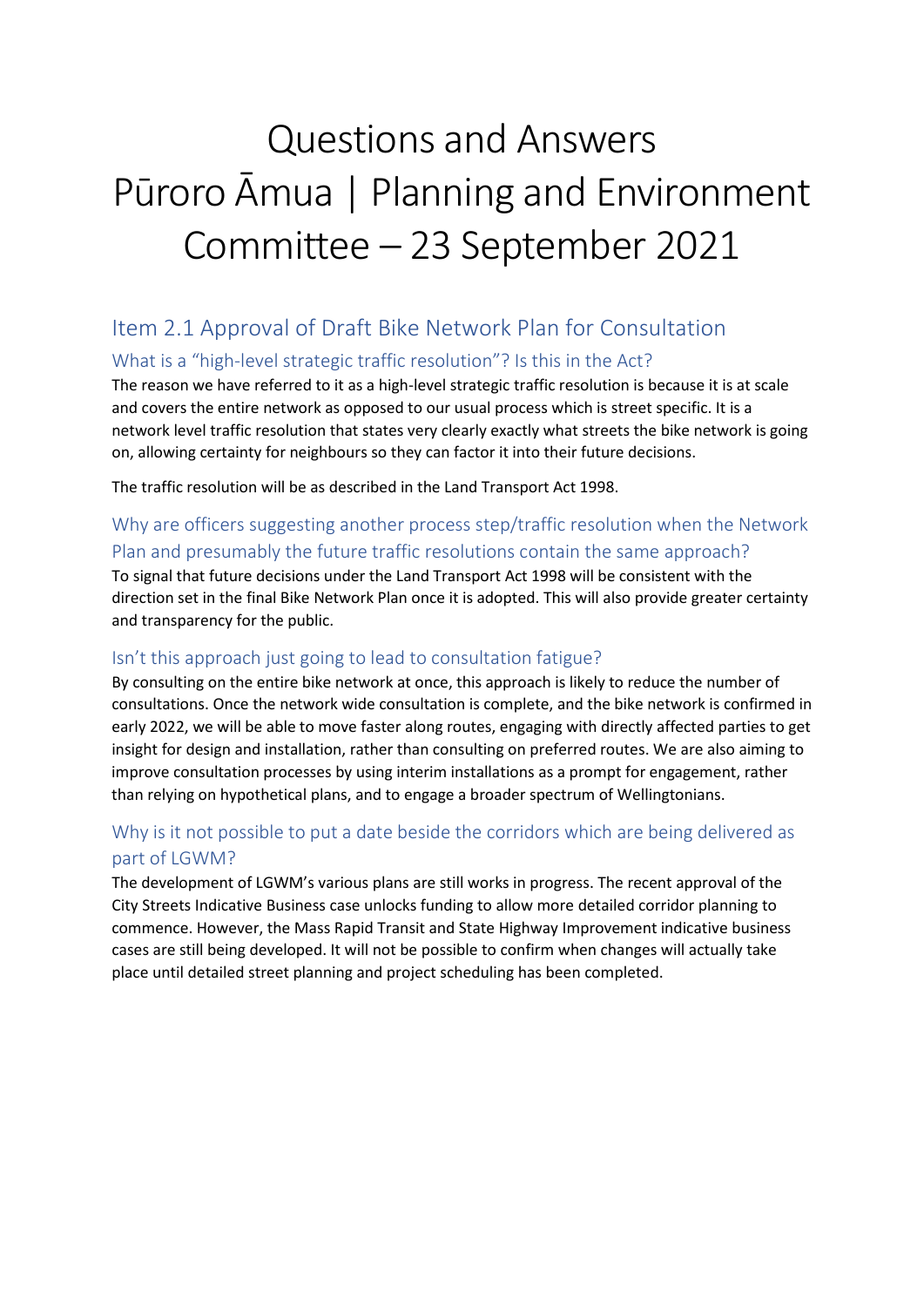In the first page of the draft network plan, I wonder whether there would be value, including Bikes In Schools and anything else that we have done over a period of years to support uptake of cycling. I believe it is important to let people know that there has been a lot of work/investment done to improve uptake. We have taught lots of kids to ride a bike and now they need a connected network to safely be able to use their skills and to get around their local community.

The Bike Network Plan is mostly forward looking and includes information about the outcomes we are currently seeing for bike use and safety. Complementary initiatives to support development of the bike network are mentioned on page 24, e.g. "cycle skills training, including Bikes in Schools". We will add a Bikes in Schools information box to the final document.

# In appendix 2 – The draft strategic bike network - the projects that say Built/Being Built. Which ones of those are complete?

The following table sets out which sections are complete. Level of service improvements may still be needed to improve bike friendliness in parts of these connections but they are in place and accessible by people on bikes.

| name                             | Corridor/street From street - To<br>street    | <b>Network</b><br>classification | <b>Network</b><br>stage | Complete?                            |
|----------------------------------|-----------------------------------------------|----------------------------------|-------------------------|--------------------------------------|
| Airport Subway                   | Miro St - Coutts St                           | Primary                          | Built/being built       | Yes                                  |
| <b>Barnett St waterfont link</b> | <b>Barnett St - Waterfront</b>                | Secondary                        | Built/being built       | Yes                                  |
| <b>Buller St connector</b>       | Oak Park Ave - Buller St                      | Primary                          | Built/being built       | Yes                                  |
| Cobham Dr Cycleway               | Evans Bay Pde - Miramar Ave                   | Primary                          | Built/being built       | Yes                                  |
| Evans Bay Pde                    | Greta Point Lookout - Oriental Pde            | Primary                          | Built/being built       | Partially, and under<br>construction |
| Hunter St waterfront link        | Hunter St - Waterfront                        | Primary                          | Built/being built       | Yes                                  |
| <b>Hutt Road</b>                 | Onslow Rd - Thorndon Quay                     | Primary                          | Built/being built       | Yes                                  |
| Karo Dr shared path              | Cambridge Tce - Buller St                     | Primary                          | Built/being built       | Yes                                  |
| Khandallah-Johnsonville          | Moorfield Rd - Broderick Rd                   | Secondary                        | Built/being built       | Yes                                  |
| Kilbirnie shared path            | Evans Bay Pde - Rongotai Rd                   | Primary                          | Built/being built       | Yes                                  |
| Kilbirnie shared path            | Evans Bay Pde - Rongotai Rd                   | Secondary                        | Built/being built       | Yes                                  |
| Kilbirnie shared path            | Kemp St - Rongotai Rd via cyclepath           | Primary                          | Built/being built       | Yes                                  |
| Kilbirnie shared path            | Kemp St - Rongotai Rd via cyclepath           | Secondary                        | Built/being built       | Yes                                  |
| Leonie Gill pathway              | Onepu Rd - Cockburn St                        | Secondary                        | Built/being built       | Yes                                  |
| Leonie Gill pathway              | Tirangi Rd - Onepu Rd                         | Primary                          | Built/being built       | Yes                                  |
| Leonie Gill pathway sth          | Leonie Gill pathway - Lyall Bay Pde           | Secondary                        | Built/being built       | Yes                                  |
| Miramar Ave                      | Miramar Ave-Tauhinu Rd RAB -<br>Shelly Bay Rd | Primary                          | Built/being built       | Under construction                   |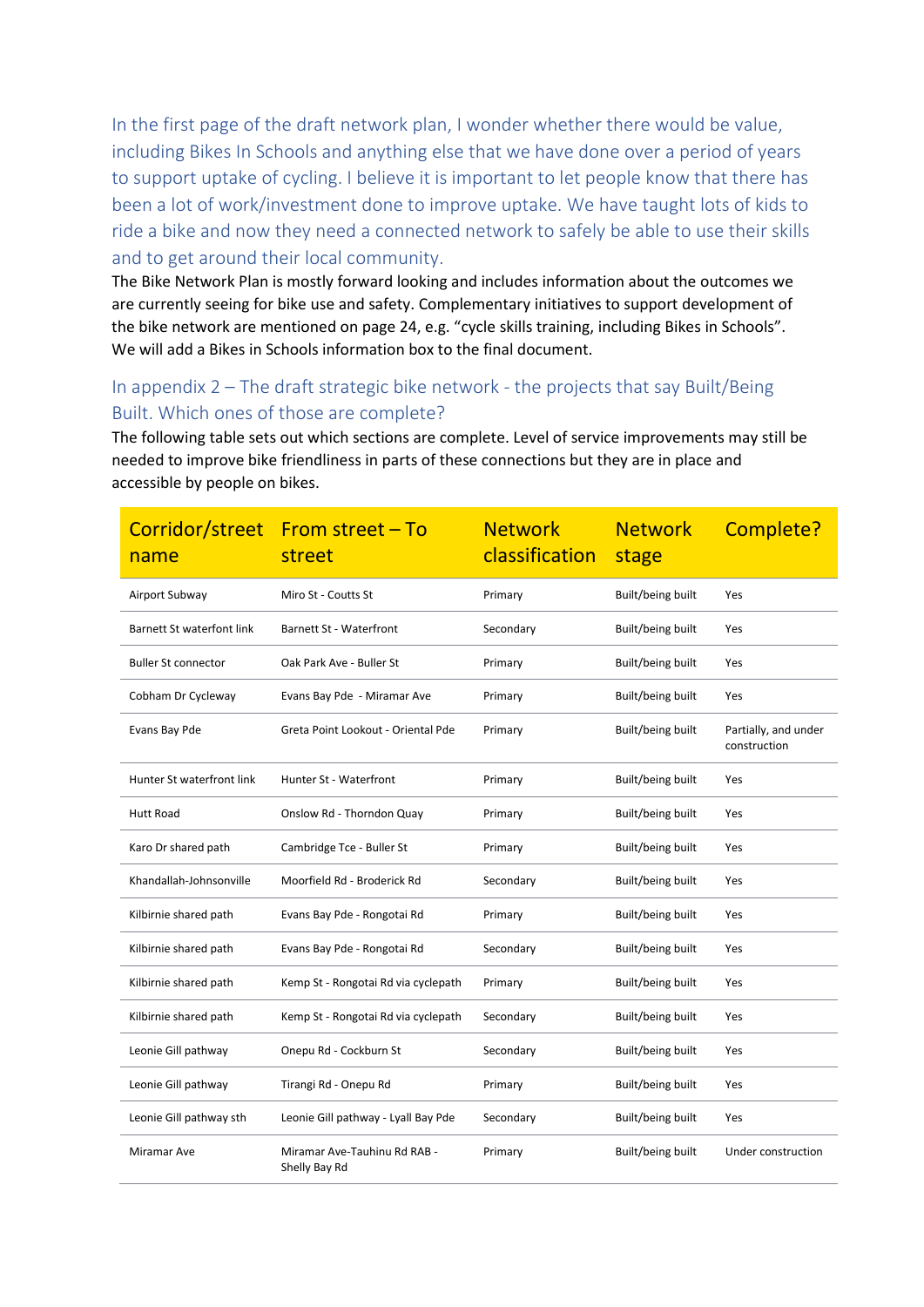| name                              | Corridor/street From street - To<br>street | <b>Network</b><br>classification | <b>Network</b><br>stage | Complete? |
|-----------------------------------|--------------------------------------------|----------------------------------|-------------------------|-----------|
| Oriental Pde                      | Herd St - Evans Bay Pde                    | Primary                          | Built/being built       | Yes       |
| Post Office Sq waterfront<br>link | Customhouse Quay - Waterfront              | Primary                          | Built/being built       | Yes       |
| Rongotai Rd                       | Onepu Rd - Cycle Path Te Whiti St          | Primary                          | Built/being built       | Yes       |
| Rongotai Rd                       | Onepu Rd - Cycle Path Te Whiti St          | Secondary                        | Built/being built       | Yes       |
| <b>Rugby St</b>                   | Rugby St - Tasman St                       | Secondary                        | Built/being built       | Yes       |
| Taranaki St waterfront link       | Taranaki St - Waterfront                   | Primary                          | Built/being built       | Yes       |
| Tawa shared path                  | Duncan St - Kenepuru                       | Primary                          | Built/being built       | Yes       |
| Te Whiti St                       | Coutts St - Rongotai Rd                    | Secondary                        | Built/being built       | Yes       |
| Waitangi Park waterfront<br>link  | Cable St - Waterfront                      | Primary                          | Built/being built       | Yes       |
| Wakely Rd Cycleway                | Spenmoor St - SH1 Centennial Hwy           | Secondary                        | Built/being built       | Yes       |
| Waterfront                        | Herd St                                    | Primary                          | Built/being built       | Yes       |
| Waterfront                        | Waterfront                                 | Primary                          | Built/being built       | Yes       |
| Whitmore St waterfront<br>link    | Whitmore St - Waterfront                   | Primary                          | Built/being built       | Yes       |
| Willeston St waterfront<br>link   | Willeston St - Waterfront                  | Secondary                        | Built/being built       | Yes       |

#### How will we relate the plan to the Newtown connections and the preferred route?

Based on feedback from earlier engagement on Newtown Connections and further technical analysis, the draft Bike Network Plan has proposed that the preferred route for a bike friendly connection in Newtown follows the most direct and flattest route through Berhampore-Newtown being Rintoul St, Luxford St and Adelaide Rd. Work has now commenced on a parking management plan for Newtown.

#### How are we tracking on Waka Kotahi funding and the process for this?

Officers are working with Waka Kotahi to meet business case requirements which are prerequisites to achieving funding support.

Waka Kotahi announced the 2021-2024 National Land Transport Programme on 7 September 2021. The table below shows the funding status of the submitted programme.

**Committed** means funding was approved in the 2018-21 NLTP period and unspent funds have carried over into the 2021-24 period.

**Approved** means funding is available and able to be accessed immediately.

**Probable** means satisfactorily completing business case and other requirements **should** unlock funding support.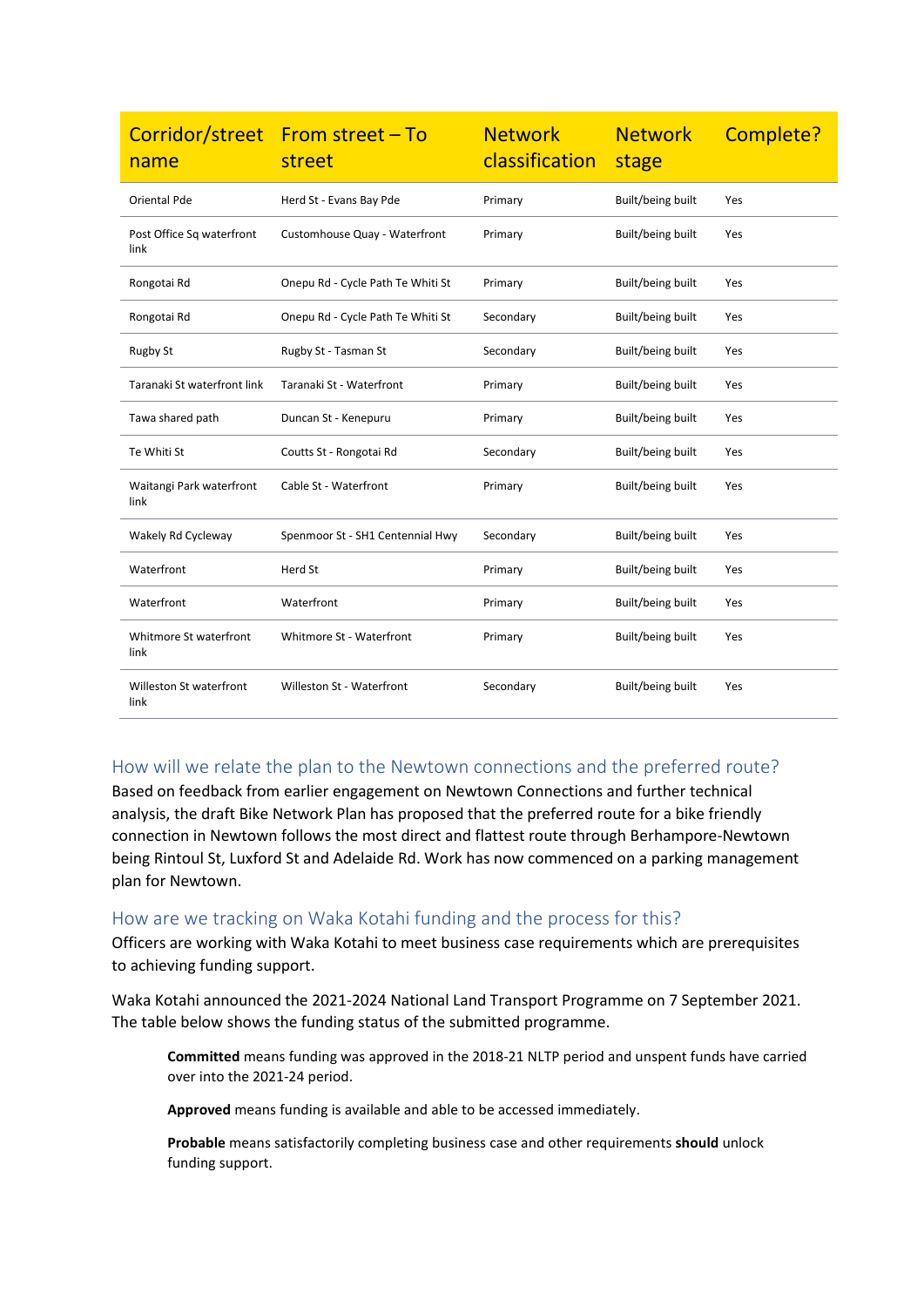**Possible** means satisfactorily completing business case and other requirements **may** unlock funding support if funding becomes available.

**Not included** means on the information provided, subsidy will not be available for the 2021/22- 2023/24 period.

| <b>Project Description</b>        | <b>3-Year Total</b> | <b>Funding Status</b> |
|-----------------------------------|---------------------|-----------------------|
| East Corridor - Evans Bay Stage 1 | \$13,699,992        | Committed             |
| East Corridor - Evans Bay Stage 1 | \$1,275,000         | Approved              |
| <b>Cycleways Minor Works</b>      | \$3,000,000         | Partially approved    |
| East Corridor - Evans Bay Stage 2 | \$12,490,386        | Probable              |
| <b>General Cycleways Design</b>   | \$8,153,879         | Probable and possible |
| <b>General Cycleways Delivery</b> | \$7,120,259         | Probable and possible |
| Build back better delivery        | \$11,668,020        | Partially approved    |
| Accelerated design                | \$11,500,000        | Probable and possible |
| Accelerated delivery              | \$12,808,914        | Probable and possible |
| <b>Island Bay Cycleway</b>        | \$14,056,446        | Not included          |
| Tawa to Johnsonville              |                     | Not included          |

Some of the design work for the Transitional Programme may also receive funding through the LGWM City Streets programme.

#### Behaviour Change - have we considered working with arts/creatives to get a Welly style approach

We are working to create a palette of design solutions that people will be able to recognise as being part of our transitional and transformational programmes. As we develop scheme designs and complementary initiatives, it may be appropriate to work with arts and creative suppliers on specific spaces, design elements and activation activities.

# Kent / Cambridge Terrace- is there an indicative route here i.e. the inside lanes as opposed to the outside lanes?

Detailed street design work has not yet commenced. Design work will begin once the Committee endorses commencing on the initial transitional projects.

#### Pages 21-36 where did this data come from? What dates was it recorded?

Data presented in the draft Bike Network Plan comes from a variety of sources including: crash analysis system, Census, WCC GIS system, WCC Residents' monitoring survey and WCC cycle counts. Dates are specific to each data set and vary considerably. We have used the most up to data available at the time of writing.

## Speed Management plan- I am keen to understand more of the plan for this. And how did we get this direction for the next LTP?

The national road safety strategy 'Road to Zero 2020-2030' includes setting safe speed limits and improving our road infrastructure so we can achieve the Road to Zero vision for New Zealand where no one is killed or seriously injured in road crashes. The Ministry of Transport and Waka Kotahi have recently consulted on new rules for setting speed limits. These are currently anticipated to come into effect next year. In anticipation of these changes coming into effect, the Council made provision in its transport programme to review speed limits. Once the new rules and requirements are clear, Officers will report to the Committee on options for achieving safe and appropriate speeds throughout the city's local road network. We currently think this will be in the middle of next year.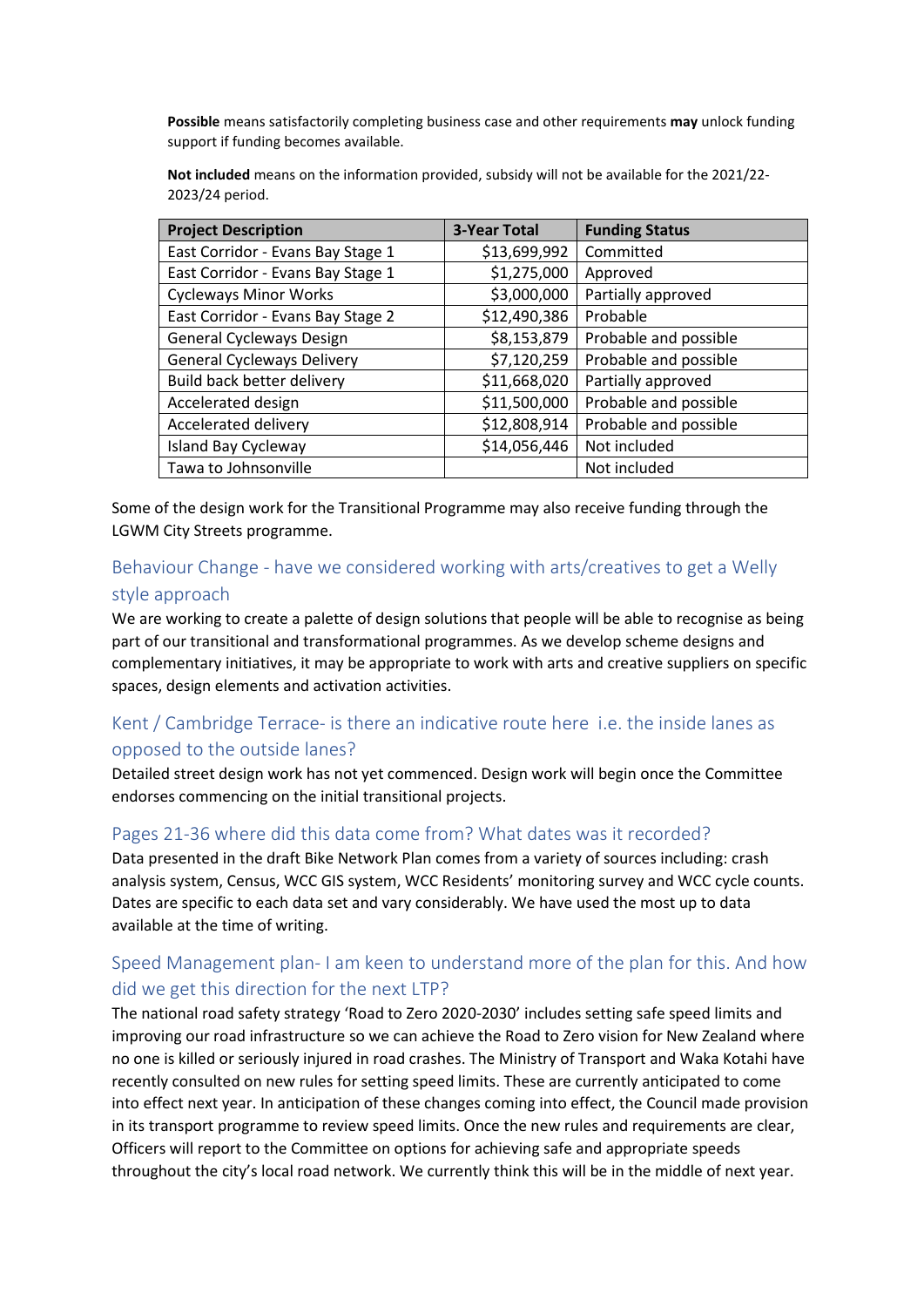# Item 2.2 Frank Kitts Car Park and Fale Malae

### Is there any value in bringing forward the demolition to this financial year?

The proposal to demolish in the proposed timeframe is determined by two variables;

- Funding Cost of just the demolition is estimated to be \$1.2m, but this has several exclusions. Officers estimate the whole cost to be within a range of \$2m to \$3m, however this can only be verified through planning. The approach is to confirm costs through a demolition plan and incorporate into the Annual Planning process.
- Demolition plan; demolishing the carpark building and adjoining overbridge requires a detailed planning approach given the location of the site and adjoining high traffic and pedestrian environments in the central city.

#### What options exist to speed this up?

If an earlier demolition is preferable, officers can return to Councillors sooner with a demolition plan (by end of year?), noting two above constraints that need to be addressed.

# Have any alternatives been considered for dragon boat storage after car park demolition, and if so, what are these?

The Fale Malae Trust and their architects Jasmax, are aware of the existing uses of the carpark building and its adjoining structures, including the dragonboat storage. The Council expects the Trust to address this through their proposal and application to use land as part of the landowner approval process.

#### What is being done to support the eight businesses in the carpark?

As a priority officers have been providing the business and other tenants with information as we are able, and therefore minimise uncertainty for them. More broadly we are also communicating with a wider partner and stakeholder group. The businesses and other tenants that operate from the carpark building have previously been told that the building is earthquake prone and that the Council is considering options that include strengthening or demolition. We will continue to engage with them, including information on any decisions made.

## Is there an opportunity to create some container shops as these businesses do bring vibrancy to the waterfront?

The vibrancy and amenity these businesses bring to the waterfront is acknowledged. Opportunities for inclusion in the container shop area will be considered depending on what decisions are made about the future of the carpark building and related timing.

#### What are the circular Economy – concrete recycling opportunities for this?

The demolition plan and the actual process of demolition will inform opportunities for recycling and/or reuse. The intent would be this would happen if able, noting our previous contributions to recycling at CentrePort -

(<http://www.sustainableconcrete.org.nz/page/awards.aspx?news=14611&year=2018>)

## What plans does council have to reinstate a market for the capital? Who is the best person in council to talk to about this?

The Council has no plans to reinstate a market, however whenever we are approached by stakeholders for support, we use our best endeavours to facilitate an outcome. While there is no single point of contact for this, the Build Wellington team are happy to help.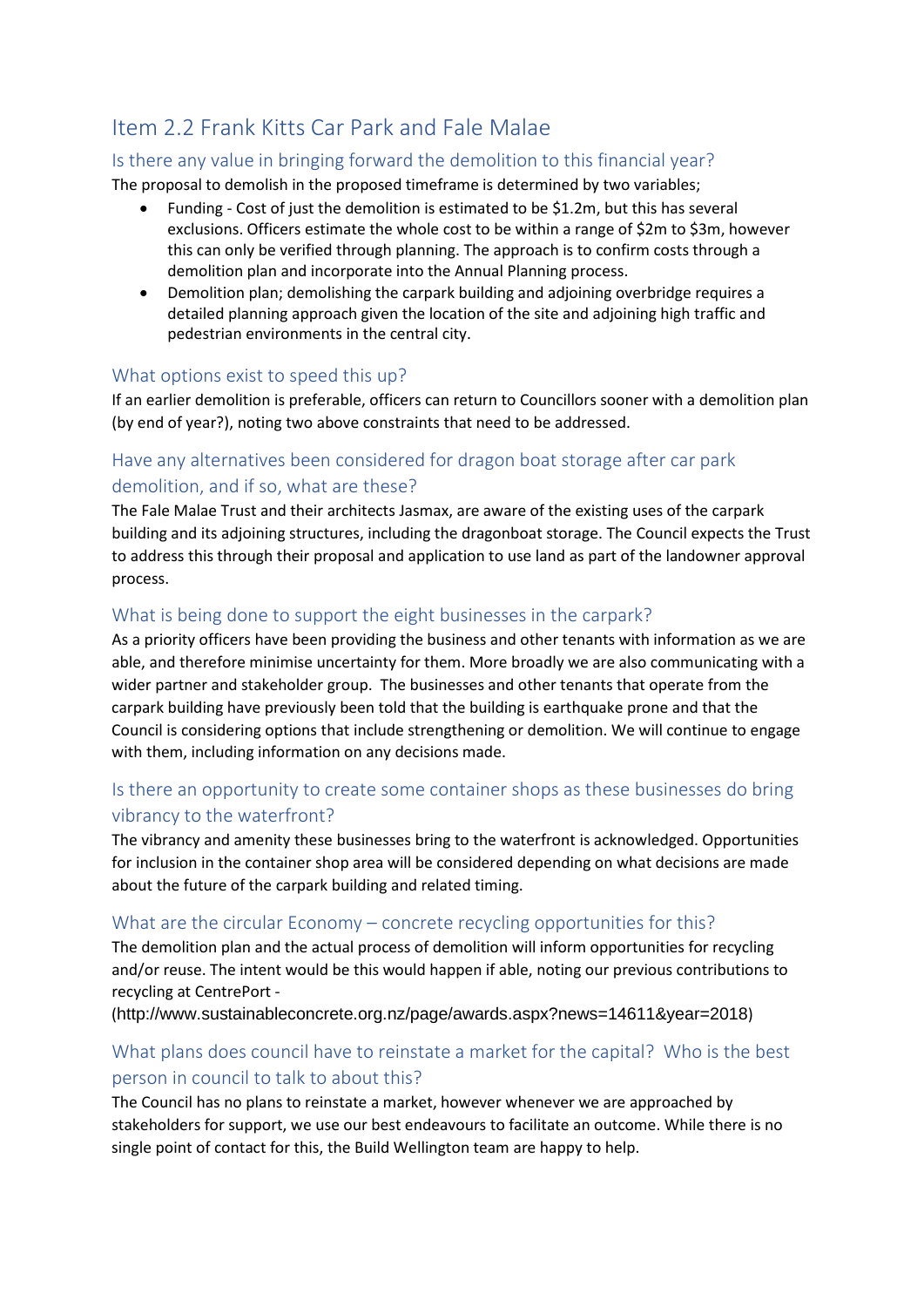# Item 2.3 Te Atakura First to Zero 2021 Update

#### Who are the members of the Te Atakura Steering Group?

Councillor Tamatha Paul Councillor Laurie Foon Councillor Thomas Nash Joshua Tan, Business Central Dr Jess Berentson-Shaw, The Workshop Holly Norton, Sustainable Business Network Tim Grafton, Insurance Council NZ Nicola Cordner, Wellington Airport William Woods, Centreport Jay Hadfield, CCBHD Arron Cox, Generation Zero Caroline Shaw, Otago Uni Andrew Wilks, Victoria University Claire Byrne, Meridian Energy Carole O'Connor, Business Central Tanea Heke, Arts Representative Conor Twyford, Union Representative Mino, Pacific Advisory Group Teraukura Solomon, Ngāti Toa

How often have they met? Four times.

#### What is their perspective on the speed of progress pf implementation of Te Atakura?

This hasn't really been discussed. They reviewed the draft business cases in the lead up to consultation for the LTP and gave feedback on them. There were no suggestions from the group that more be done at this stage.

#### What is the Climate Lab? What does it do?

The purpose of the Climate Lab is to create high impact carbon reduction, at scale and with urgency. How the Lab operates and what it will focus on is the subject of a design sprint currently being undertaken.

#### What businesses are likely to participate?

That will be determined in the design process and as the Lab is set up.

#### How much money does WCC have budgeted to spend on it? \$1.95m over five years is the budget allocated in the LTP.

## Why does it say on page 22 that upgrades to social housing are not fully funded in the LTP? I thought this was changed?

Upgrades to bring social housing up to Healthy Homes Standard requirements are funded in the LTP, but not upgrades that would lead to a high energy efficiency/sustainability standard.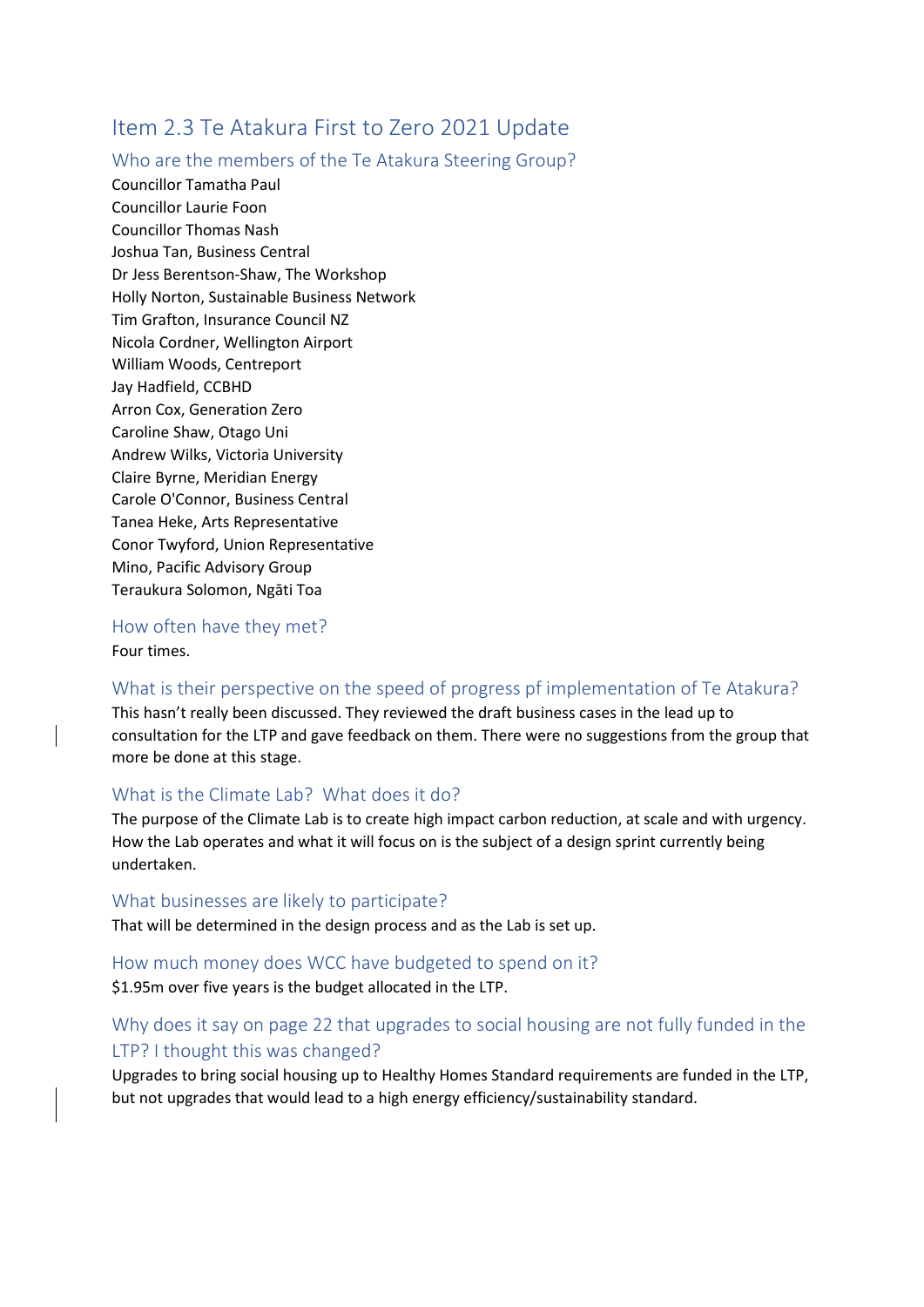#### Why so long for the Council to go to fully EV? 2030 is a long way away!

Council own a variety of vehicles that range from small passenger vehicles, up to large trucks. We are analysing our fleet now, and we may be able to convert all of the passenger vehicles (cars and SUVs) by 2025. Our utes will need to either be replaced by SUVs (where practical) or by electric models which are likely to become available in the next few years.

#### Will Council be reported to annually on updates as well. How will key measures on projects get reported as part of the quarterly annual plan reports?

Quarterly annual plan reports are not at the level of granularity that this update contains. We are planning to produce update reports on Te Atakura annually and can report on progress to PEC more regularly.

# Once we adopt the strategic waste review road map – how will our leadership, advocacy, enabling, and action for a circular economy be adopted and measured as part of this plan?

Once there's clarity on the road map, we could incorporate an update on progress into Te Atakura reporting. Discussions on the best way to do this haven't yet been had.

# Are there any further recommendations the CC team have for acceleration and adoption of circular economy strategy?

Not at this stage. The CCR business unit is contributing to the waste strategy roadmap.

#### How will we identify a strategy for the reducing the missing 36% of emissions?

The responsibility for that strategy is shared, between local government, central government, business and residents. We will be using the workstreams in Te Atakura relating to engaging with Wellington on climate action (in particular the Wellington Climate Lab, engagement workstream, and the Climate and Sustainability Fund) to support the City to tackle this challenge head on and achieve significant reductions quickly.

Possibly one of the only big things I can see that Is missing is working with GWRC in advocacy for uplift in public transport useage - ie for students or for family travel into town on the weekends etc. Do we have a strategy to work with or alongside GWRC to support them or collaborate on anything else we can do to gain uplift in PT usage? We work closely with GWRC on behaviour change to support the sustainable transport hierarchy. LGWM also has a TDM workstream that GWRC and WCC are contributing to.

## Have we/can we/will we consider working with artists/creatives on behaviour change strategies?

We have started conversations internally on this.